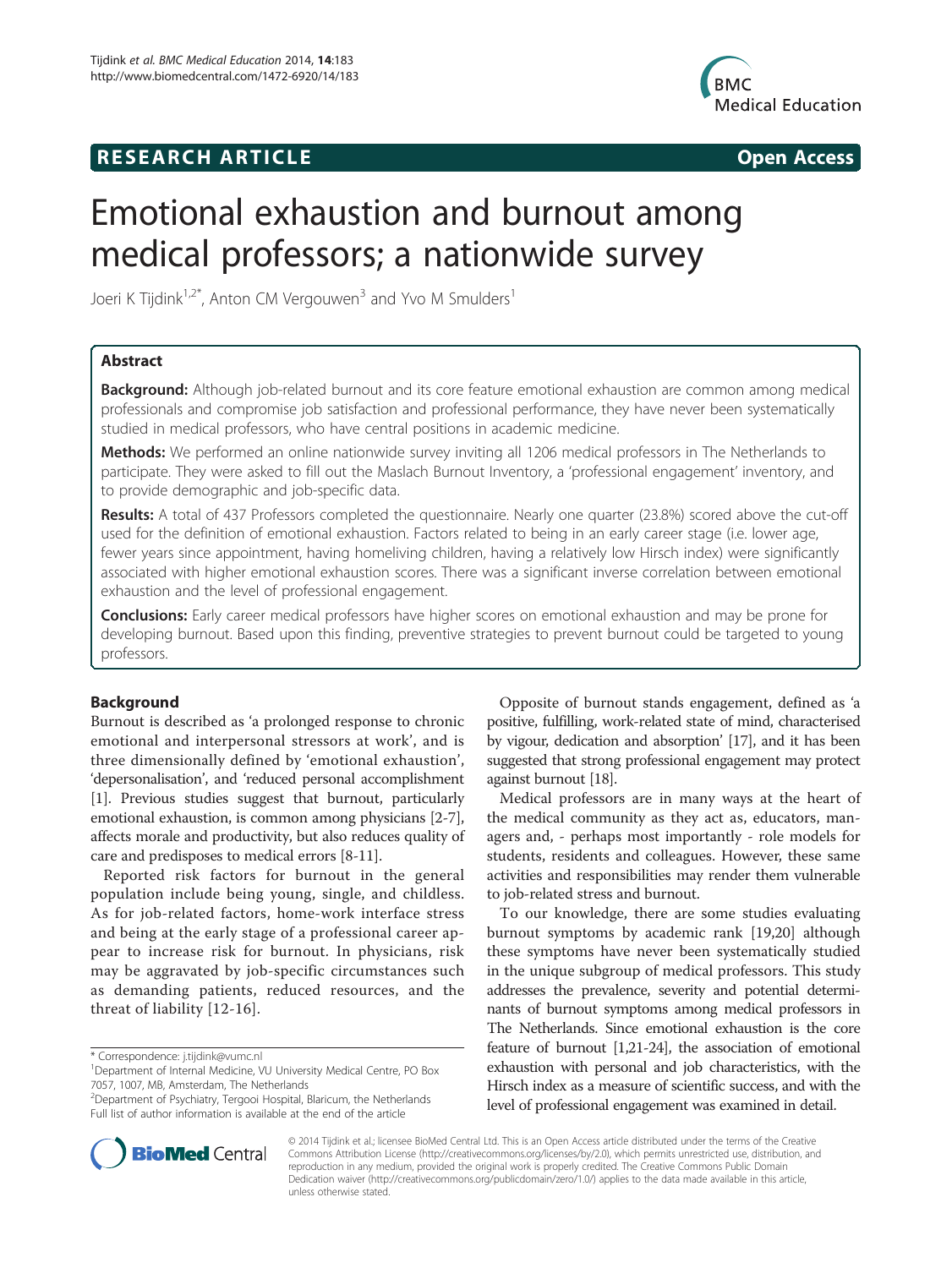# **Methods**

# Procedure and participants

Professors working at one of the 8 academic medical centres in The Netherlands were sent an invitational e-mail in September 2011 to participate in a survey addressing burnout symptoms, but also aspects of publication culture. We included professors working in either clinical or preclinical disciplines, all being employed by one of the 8 University Medical Centres in The Netherlands.

The e-mail explained the objectives of the study, using neutral terms as 'work experiences and engagement', and provided them with a link to an anonymous online questionnaire on a protected website. Those who did not respond were sent a reminder after 3 weeks, and responses were registered until 6 weeks after the first invitation.

# Variables

The questionnaire contained, apart from demographic questions, validated burnout and engagement questionnaires. Burnout was measured using the Dutch version [[25\]](#page-6-0) of the Maslach Burnout Inventory (MBI) Human Services Survey [\[1](#page-6-0)], which is designed specifically for use in people working in human services and health care. The Dutch version (the Utrechtse Burn Out Schaal (UBOS), see online appendix for English translation) consists of 20 items covering the three domains of burnout: 1] the depletion of emotional reserves (emotional exhaustion, 8 items), 2] an increasingly cynical and negative approach towards others (depersonalization, 5 items), and 3] a growing feeling of work-related dissatisfaction (personal accomplishment, 7 items).

As examples, emotional exhaustion is assessed through questions such as 'I feel like I am at the end of my rope' and 'I feel burned out by my work', and depersonalization with questions such as 'I feel I treat some of my faculty and residents as if they were impersonal objects'. Personal accomplishment is assessed with questions such as 'I have accomplished many worthwhile things in this job'. Items were rated on a 7-point frequency scale (0-6), such that more points on the emotional exhaustion and depersonalisation domain indicated a higher propensity for having burnout). Personal accomplishment is inversely related to burnout: lower scores indicate a higher propensity for having burnout.

Since emotional exhaustion is considered the key component of burnout [[1](#page-6-0),[21-24\]](#page-6-0), we use emotional exhaustion as the primary outcome measure and main variable to assess burnout.

The nominal cut-off scores for burnout were used. These cut-off levels are sometimes based on the Emotional Exhaustion domain scores only. The Dutch Central Bureau of Statistics , for example, has set the cut-off level for the nominal definition of having burnout on an

Emotional Exhaustion subscore threshold of >17.68 points ([www.cbs.nl](http://www.cbs.nl/),<http://www.tno.nl/downloads/Rapport> NEA  $2010.pdf$ ).

Engagement was measured using the 17-item Utrecht Work Engagement Scale (UWES) [\[17\]](#page-6-0). This questionnaire has good psychometric properties [[18](#page-6-0)], and consists of three engagement subscales: vigour (6 items), dedication (5 items) and absorption (6 items). High levels of mental energy and willingness to invest in work define vigour, whereas dedication is defined as 'feelings of enthusiasm, pride and inspiration', and absorption implies 'a sense of time passing quickly and low distraction'. Items were rated on a 7-point Likert scale (0-6). The sum of all items is used as a total engagement score.

The demographic and general background information included gender, age (divided into 5 categories), marital status, having homeliving children, type of specialty; years since appointment (per 5 years), main professional activity (research, education, patient care, or management) and self-reported Hirsch Index, a citation-based individual indicator of scientific impact [[26](#page-6-0)].

In this research no patients were involved; therefore no ethics approval was necessary as the research complies with national regulations ([https://www.vcmo.nl/wmo/niet-wmo](https://www.vcmo.nl/wmo/niet-wmo-plichtig-onderzoek/)[plichtig-onderzoek/](https://www.vcmo.nl/wmo/niet-wmo-plichtig-onderzoek/)).

## Statistical analysis

Analysis of Variance was used to compare groups. Pearson's correlation coefficients were calculated to examine relationships between continuous variables. Multiple linear regression analysis was used to identify independent determinants of burnout scores on a continuous scale. We were cautious to avoid statistical overadjustment with multiple age-related variables. Therefore, we introduced in the first multivariate analysis only demographic and job-specific variables. Variables that conceivably were mediators of effects of demographic and job-specific items were subsequently introduced in a second multiple regression model. In a secondary analysis, logistic regression was performed to analyse the dichotomized burnout scores using cut-off scores. The Statistical Package for the Social Sciences (SPSS) statistics (Chicago USA 2011, version 20) was used for the statistical analyses.

# Results

# Demographics

Of the 1366 e-mail addresses used, 160 bounced, most often because the addresses no longer existed, or repeatedly provided an out-of-office reply. To the remaining 1206 e-mails; 578 professors responded (49%), of whom 437 (36%) completed the full questionnaire. Data on demographic and job-specific characteristics of complete respondents are summarized in Table [1](#page-2-0).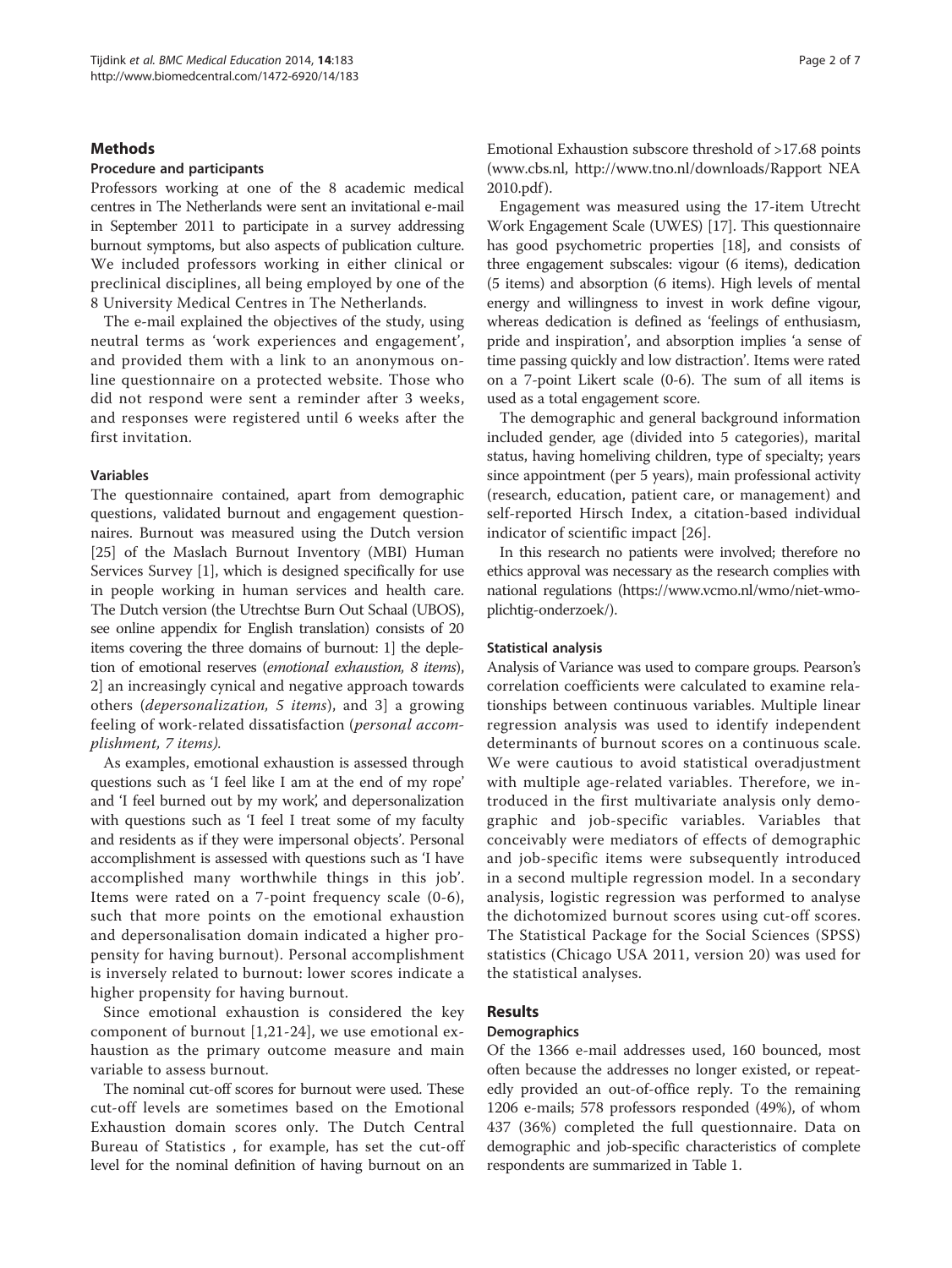<span id="page-2-0"></span>Table 1 Demographic and job-specific characteristics of 437 respondents

|                          |                               | $N = 437$     |
|--------------------------|-------------------------------|---------------|
| Gender                   | Male                          | 345 (79%)     |
|                          | Female                        | 92 (21%)      |
| Age                      | $26 - 35$                     | $1(0,2\%)$    |
|                          | 36-45                         | 35 (8%)       |
|                          | 46-55                         | 206 (47%)     |
|                          | 56-65                         | 190 (44%)     |
|                          | 65 and older                  | 5 (1%)        |
| Marital status           | Married or cohabiting         | 401 (92%)     |
|                          | Single                        | 36 (8%)       |
| Home living children     | None                          | 217 (50%)     |
|                          | 1                             | 56 (13%)      |
|                          | $\overline{2}$                | 96 (22%)      |
|                          | 3 or more                     | 68 (15%)      |
| Years since appointment  | $0 - 5$                       | 150 (34%)     |
|                          | $6 - 10$                      | 129 (30%)     |
|                          | $11 - 15$                     | 86 (20%)      |
|                          | 16 or more                    | 72 (16%)      |
| Nr. 1 Work priority      | Research                      | 255 (59%)     |
|                          | Education                     | 40 (9%)       |
|                          | Patient care                  | 63 (14%)      |
|                          | Management                    | 79 (18%)      |
| Appointment              | Temporary                     | 144 (33%)     |
|                          | Permanent                     | 293 (67%)     |
| Raw scores of burn       | Emotional Exhaustion          | 11,9 (SD 8,9) |
| out dimensions           | Total Score (0-48)            |               |
|                          | Depersonalisation             | 4,4 (SD 4.4)  |
|                          | Total score (0-30)            |               |
|                          | Personal accomplishment       | 30,9 (SD 5,9) |
|                          | Total score (0-42)            |               |
| Raw scores of engagement | Vitality Total Score (0-36)   | 28.1 (SD 5.0) |
| dimensions               | Dedication Total Score (0-36) | 24.9 (SD 4.2) |
|                          | Absorption Total Score (0-36) | 26.4 (SD 5,4) |
| Specialty                | Preclinical                   | 81% (354)     |
|                          | Clinical                      | 16% (70)      |
|                          | Anonymous                     | 3% 913)       |

# Early-career professors show higher emotional exhaustion scores

Univariate determinants of burnout and engagement (sub) scores on a continuous scale are shown in Table [2](#page-3-0). Younger age, less years since appointment, and having children living at home were significantly associated with emotional exhaustion and with at least one other component score of burnout. In the multivariate analysis of demographic and job-specific items, age, home-living

children and years since appointment were included, and the latter appeared to be the main, independent agerelated determinant of emotional exhaustion (Table [3](#page-3-0)). We also performed multivariate analysis for depersonalisation in which no effect was found (data not shown).

According to the aforementioned cut-off level on the Emotional Exhaustion scale, 23.8% of medical professors  $(n = 104)$  suffered from burnout.

Logistic regression analysis with the nominal burnout outcome variable identified the same determinants as did linear regression analysis for the continuous subscores, albeit with lower levels of statistical significance (data not shown).

# The role of the Hirsch index

Among respondents, 74% knew their current Hirsch index  $(n = 321)$ , and their average index value was 32.6 (standard deviation: 14.9, see Figure [1](#page-4-0) for distribution). The Hirsch index was inversely correlated with burnout symptoms, predominantly with the components emotional exhaustion and personal accomplishment, but not with depersonalization. The highest Hirsch index tertile was associated with a significant 19% lower emotional exhaustion score compared to the lower 2 tertiles (Figure [2,](#page-4-0) panel A). Personal Accomplishment subscore was significantly and more linearly related with the Hirsch index (Figure [2,](#page-4-0) panel B, beta per tertile 0.1, CI 0.2-1.7). As the H-index is driven by age, these associations were adjusted for age, which did not change the results. To determine whether the Hirsch index (partly) explains the association between being an early career professor and higher burnout scores on the emotional exhaustion domain, multiple regression was performed (Table [4](#page-5-0)), suggesting that this was not the case (beta per 5-years since professorship changed from -1.3 to -1.5). Also, no statistical interaction between being early career and the Hirsch index was noted ( $p = 0.8$  for the interaction term).

## Burn out and engagement

Vigour and dedication were negatively associated with emotional exhaustion (correlation coefficient -0,36 and -0,38, respectively, both  $p < 0,001$ , and to depersonalisation  $(-0.27$  and  $-0.35$ , respectively, both  $p < 0.001$ ). All three subscales of engagement (vigour, dedication and absorption) were positively and strongly related to personal accomplishment  $(0,61, 0,56, 0,45,$  respectively, all  $p < 0,001$ ).

Furthermore, all three engagement subscales showed significant relations with the Hirsch-index (in tertiles, beta's (CI) 1.1 (0.5 to 1.7), 0.8 ( 0.3 to 1.2), and 0.9 (0.2 to 1.5), respectively, all  $p < 0.01$ ).

# **Discussion**

This study suggests that emotional exhaustion is frequent among medical professors, and that the early career years represent a risk period for emotional exhaustion. Having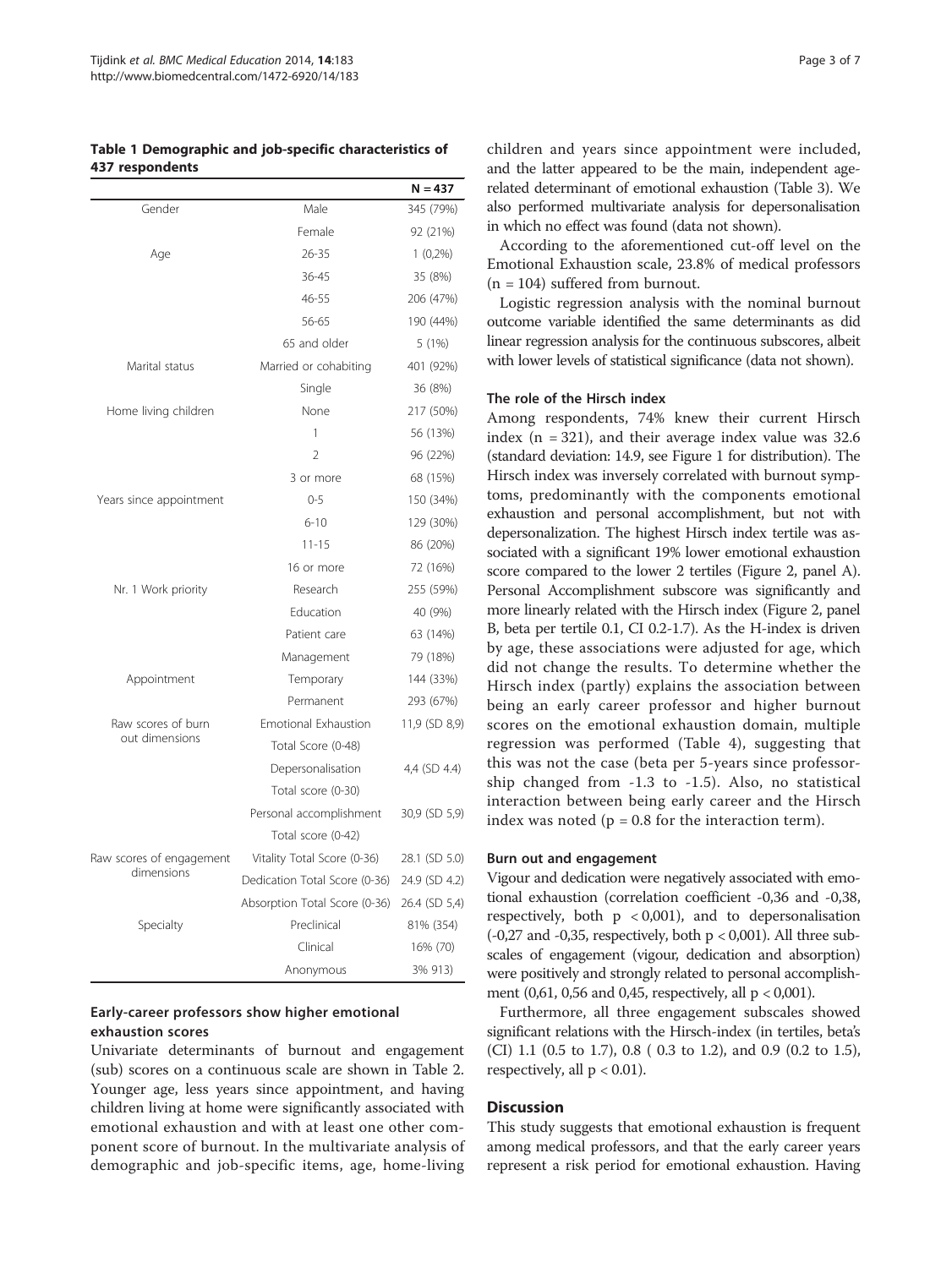|                                          | <b>Burnout domain scores</b> |                          |                         | <b>Engagement domain scores</b> |                   |            |
|------------------------------------------|------------------------------|--------------------------|-------------------------|---------------------------------|-------------------|------------|
|                                          | <b>Emotional exhaustion</b>  | <b>Depersonalisation</b> | Personal accomplishment | Viaour                          | <b>Dedication</b> | Absorption |
| Age (per 10 years                        | $-1.7***$                    | $-0.8***$                | 0.3                     | 0.4                             | $-0.1$            | $-0.6$     |
| Gender (female)                          | 0.1                          | 0.5                      | $-0.3$                  | $-0.4$                          | $-0.3$            | 0.7        |
| Marital status (single)                  | $-1.7$                       | $-0.3$                   | 1.4                     | 0.7                             | 0.7               | 0.9        |
| Homeliving children (yes)                | $2.5***$                     | $1.1***$                 | 0.6                     | $0.9*$                          | 0.5               | $1.2***$   |
| Fixed position (yes)                     | $-1.3$                       | $-0.0$                   | $1.1*$                  | 0.7                             | 0.1               | 0.2        |
| Years since appointment<br>(per 5 years) | $-1.3***$                    | $-0.2$                   | $0.4*$                  | $0.4*$                          | 0.2               | 0.0        |

<span id="page-3-0"></span>Table 2 Univariate regression analysis comparing independent variables with burnout and engagement component scores (Vigour, Dedication and Absorption)

Regression coefficients are shown and (borderline) significant values are shown by markation: \*0.05 < p < 0.10; \*\*p < 0.05. Determinants with a univariate p-value of <0.10 were entered in the multiple regression analyses.

reached a certain degree of scientific success, as indicated by a high Hirsch factor, may confer some degree of protection.

## Interpretation of results

In comparable studies, high burnout frequencies were found in academic chairs in specific medical fields such as gynaecology and orthopaedic surgery [\[3,6](#page-6-0)]. In these studies, 75% of orthopaedic surgeons had moderate to high levels of emotional exhaustion and 54% of gynaecologists reported high levels of burnout (these studies were using different cut-off values compared to this study). We found no previous study addressing an entire nationwide population of medical professors.

Higher emotional exhaustion subscores are found among younger professors, who usually are at the start of their career, and more often have children living at home (not after multivariate analysis). This is in line with previous studies, which found high emotional exhaustion in younger chairs and those with a spouse and children.

Burnout was also more common in new professors [[12-15](#page-6-0)]. These three determinants have a high degree of co-linearity, and may be in each other's causal pathway. Therefore, the multivariate analysis, which demonstrated that the number of years since appointment is the prime, independent determinant of burnout symptomatology, should be interpreted with some caution. Feeling of control over work and spouse support are two important protective factors against burnout. Effects of seniority

Table 3 Multivariate regression analysis comparing independent variables with emotional exhaustion

| Emotional Exhaustion (0-45)  |      |
|------------------------------|------|
|                              |      |
| $-0.3$ ( $-1.9$ to $1.3$ )   | 0.72 |
| 1.6 $(-0.4 \text{ to } 3.5)$ | 0.11 |
| $-1.0$ ( $-1.9$ to $-0.1$ )  | 0.03 |
|                              |      |

Regression coefficients are shown and significant values are shown in bold  $(p < 0.05)$ .

may be explained via these effects, since professional experience may increase the (sense of) control over work and work hours [[27](#page-6-0)]. A possible survivor bias is conceivable but not very likely since professors leaving their position in their early years are very rare.

We analysed the potential correlation of the Hirsch index with burnout symptoms separate from demographic and job-specific characteristics. A higher Hirsch index was related to lower emotional exhaustion scores, but did not explain, at least not statistically, the impact of being early in a professor career on burnout. Whether a low Hirsch index causes extra stress, or a high Hirsch index is a protective factor is a semantic, or even philosophical issue. In terms of career chances in academia, the Hirsch index may be a stressor for youngsters, but could also be reassuring for seniors. Furthermore the Hirsch index is correlated to personal accomplishment and all three subscales of engagement. Apparently, medical professors with a high Hirsch index feel they are more capable, have more vigour and dedication, and are more absorbed in their work.

Finally, engagement correlates moderately with burnout subscale scores. The interpretation of these correlations is hampered by the likelihood that the causality is bidirectional: engagement may protect against burnout, and burnout can severely compromise engagement. There may exist independent effects, but only longitudinal research can address this.

## Strengths and limitations

The strength of this study is that the survey was nationwide, addressing all medical professors in the country. Furthermore, burnout domain subscores were analysed on their natural, continuous scale, avoiding the loss of power associated with (arbitrary) dichotomisation of burnout symptomatology. In this respect, the topic of our study is more the propensity for developing burnout, rather than qualifying for any formal definition of the disorder.

A number of limitations also need to be addressed. First, we cannot rule out response bias. The survey completion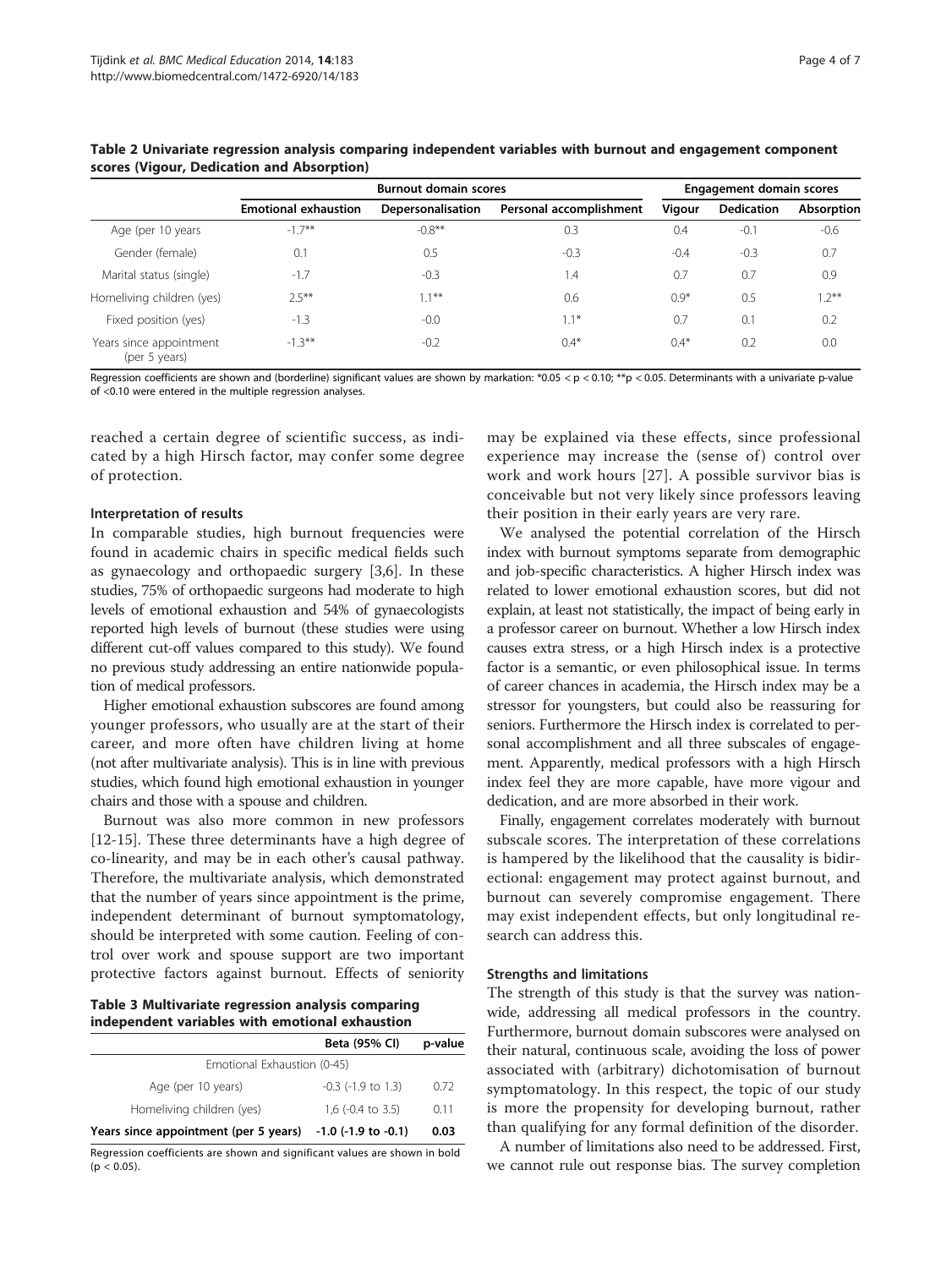<span id="page-4-0"></span>

rate was 36%, which is comparable to similar types of online questionnaires [[28](#page-6-0)]. Although response bias is difficult to investigate, it is interesting to speculate in which direction it would occur. We think that response bias in our study may in fact have been bidirectional.

Those experiencing more burnout symptoms could either preferentially participate (identification with the topic) or be reluctant to do so, caused by a sense of lack of time and task overload. To assure the representativeness of the sample we investigated the distribution of age and gender

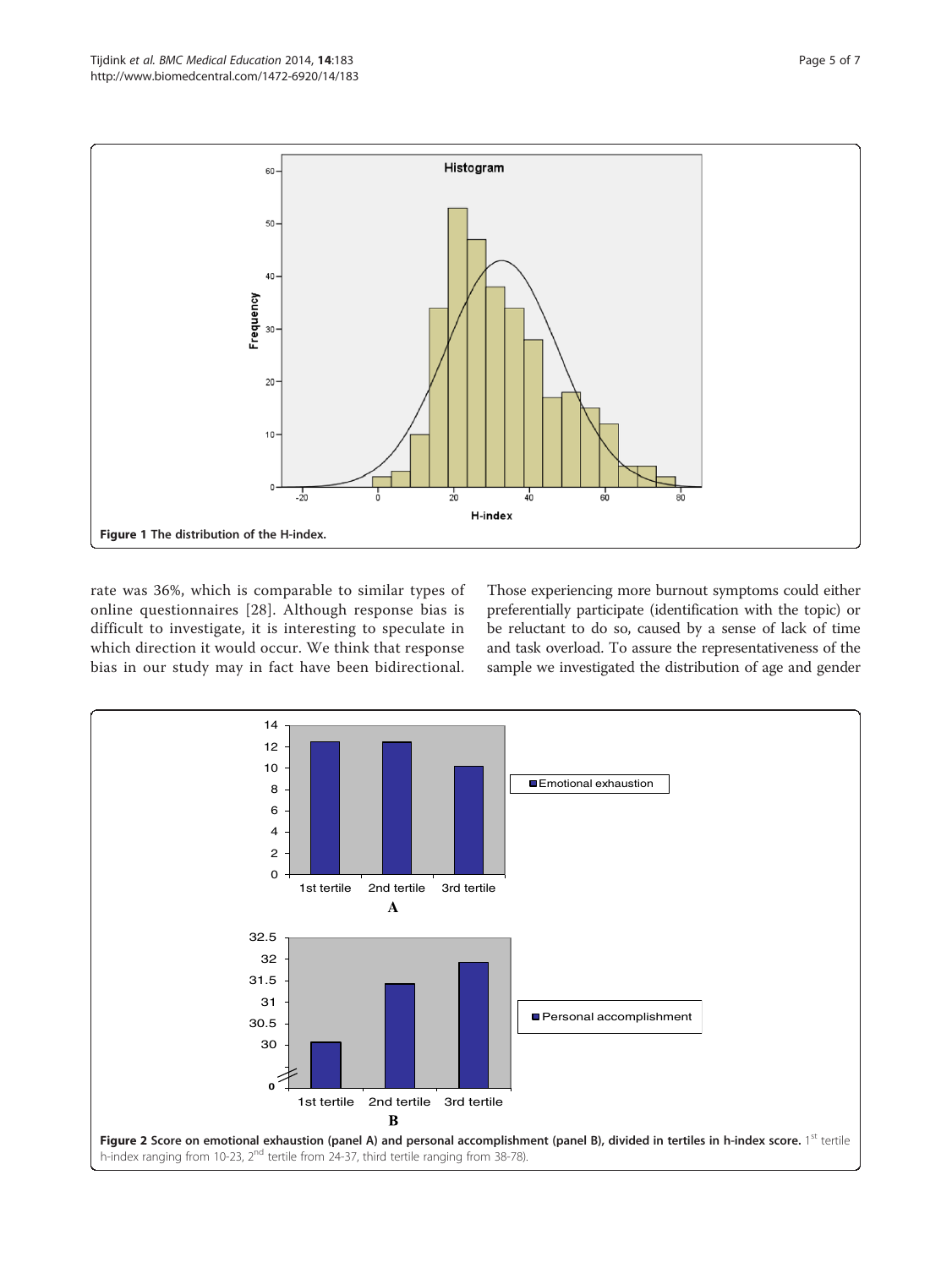<span id="page-5-0"></span>Table 4 Crude and multivariate analysis of emotional exhaustion including the Hirsh-index as additional independent variable

|                                          | Beta (CI 95%)               | p-value |  |  |
|------------------------------------------|-----------------------------|---------|--|--|
| Emotional Exhaustion (0-45)              |                             |         |  |  |
| Crude analysis                           |                             |         |  |  |
| Years since appointment (per 5 years)    | $-1.3$ ( $-2.1$ to $-0.6$ ) | < 0.01  |  |  |
| Hirsch index (upper vs lower 2 tertiles) | $-2.3$ (-4.4 to -0.3)       | 0.02    |  |  |
| Multivariate analysis                    |                             |         |  |  |
| Years since appointment (per 5 years)    | $-1.5$ ( $-2.5$ to $-0.6$ ) | < 0.01  |  |  |
| Hirsch index (upper vs lower 2 tertiles) | $-1.2$ ( $-3.3$ to $1.0$ )  | 0.28    |  |  |

among all professors in the Netherlands. This population was representative as  $+/- 17\%$  of the medical professors in the Netherlands is female (our sample 21%, [http://www.stichtingdebeauvoir.nl/wp-content/uploads/](http://www.stichtingdebeauvoir.nl/wp-content/uploads/Monitor_Vrouwelijke_Hoogleraren_2012.pdf) [Monitor\\_Vrouwelijke\\_Hoogleraren\\_2012.pdf](http://www.stichtingdebeauvoir.nl/wp-content/uploads/Monitor_Vrouwelijke_Hoogleraren_2012.pdf) ) and the average age of professors in the Netherlands in another study including 1256 professors, was comparable with our mean ages [[29\]](#page-6-0). This supports representativeness of our study population.

Since all medical professors in the Netherlands were invited for participation, the responders are not a sample from a sample but a sample of total study population. This further supports the representativeness of the study population. The population of medical professors is, obviously, heterogeneous. In the Netherlands, most have, at least formally, a part-time appointment as professor. All are more intensively involved in management, research and educational activities than regular physicians, but the degree to which this is the case may vary. Importantly, all professors in the Netherlands spend at least 1 to 2 days on patient care in view of registration legislation.

There may also be a taboo on burnout, causing respondents to downplay the severity and personal impact of burnout, despite the fact that anonymity was guaranteed. Another potential limitation could be the use of an online questionnaire for such a sensitive issue. However, the validity of online questionnaires is probably similar to 'live' questionnaires. [\[30\]](#page-6-0) The timing of the study (September-October) could also have influenced the results and possibly attenuate burnout symptom scores, since national holidays are held in July and August, and academic work normally starts in the beginning of September.

A final important issue is the risk of framing: creating an atmosphere which stimulates 'positive answers' depending on how the topic is introduced, how the questions are phrased, etc. To limit this risk, the invitation e-mail did not contain words such as 'burnout', but was phrased using more neutral words as 'work engagement' and 'job satisfaction' The Maslach Burnout Inventory is also constructed to reduce this risk of framing by including positive questions in the domain of personal accomplishment, which improves psychometric properties [\[31\]](#page-6-0).

Maslach's definition of burnout was originally a division of a sample into equal thirds and cut-off values were not mentioned. Burnout as a domain is most often defined as being above cut off on at least two dimensions (high emotional exhaustion and depersonalisation or high emotional exhaustion and low personal accomplishment). Since the Dutch bureau of statistics provides cutoff values for emotional exhaustion only, emotional exhaustion was, with possible limitation, chosen as a core feature of burnout. Furthermore since our study population consisted solely of ambitious and highly skilled medical professors the degree of burnout on the personal accomplishment domain was extremely low and was therefore considered not to be an appropriate feature of measuring burnout in this population.

Therefore we chose not to compare with other thresholds since in different research different thresholds are used and is therefore ambiguous and inconclusive [[32,33](#page-6-0)].

We also used cutoff values of the Dutch national Central Bureau of Statistics to allow a comparison with other Dutch professionals. In national samples of the total working force in the Netherlands, 11-14% meet the criteria for burnout. In another sample among Dutch doctors in residency training programs, the percentage was 41%, using the same definition as we did. However, the CBS assesses burnout using 5 statements from the emotional exhaustion scale to define moderate or severe burnout. Hence, these comparisons suggests that being a resident is be more stressful than being a professor, and that both are more prone to burn-out than the general Dutch working population.

Finally, the fact that we did not include other potential burnout determinants such as weekly work hours or work-home conflicts precludes more detailed analyses of the wider spectrum of determinants of burnout among this group.

# Conclusion

We conclude that emotional exhaustion is common among Dutch medical professors, and are determined by several factors, all related to being in an early stage of their professional career. Further research should focus on the impact of burnout on both the personal level, as well as on the level of professional performance in the clinical, educational and scientific domains. In future studies, potential preventive strategies should be addressed.

#### Competing interest

The authors declare that they have no competing interests.

#### Authors' contributions

All authors contributed to the manuscript as follows: JT, AV and YS: conception, design, analysis and interpretation of data. JT: drafting the article. AV and YS; revising it critically for important intellectual content. JT,